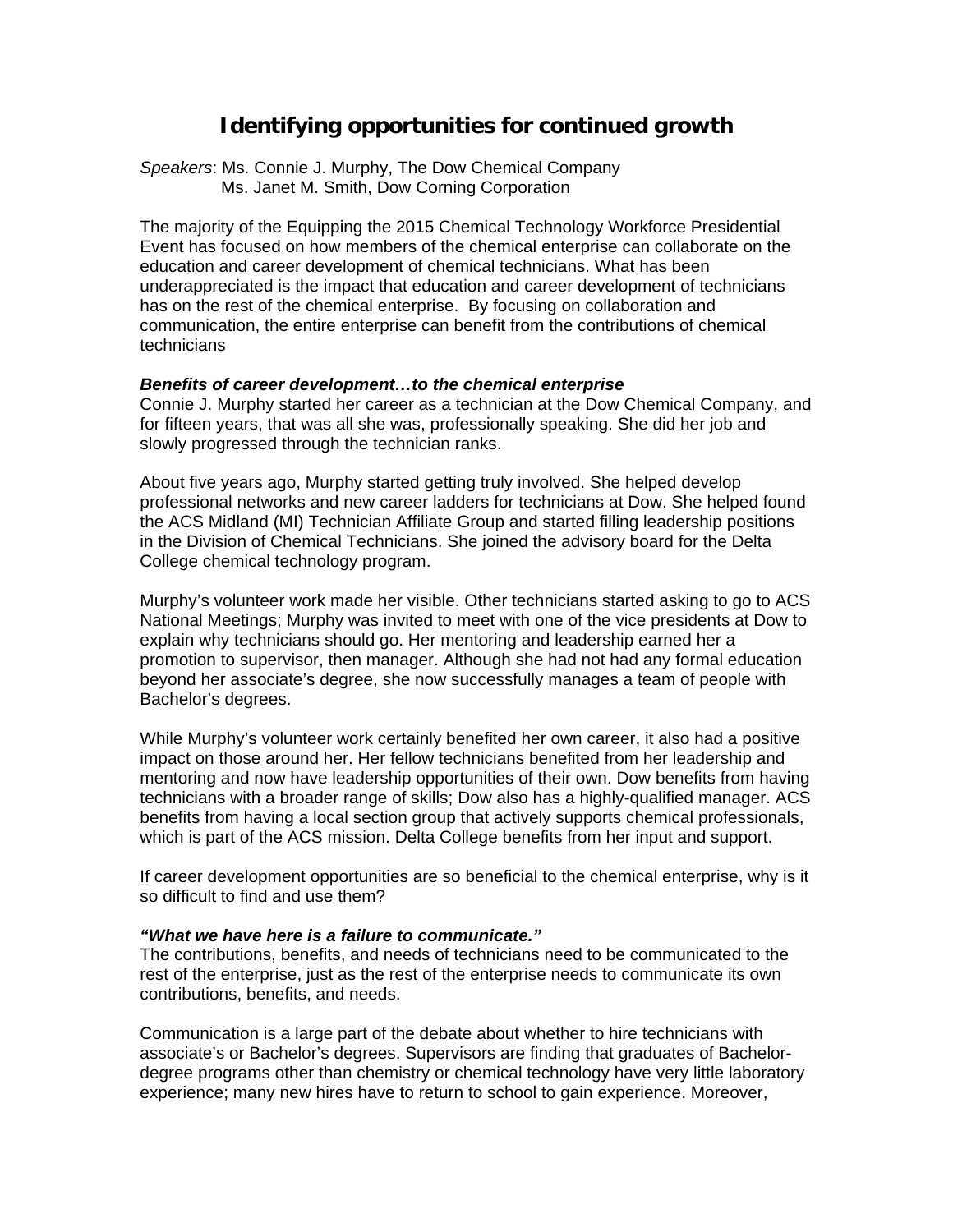graduates of associate-level chemical technology programs are often better prepared for a specific industry environment than a graduate of any chemistry program.

The benefits of chemical technology programs have to be communicated to technician supervisors. Supervisors, in turn, need to communicate the benefits of such programs to managers and human resource departments, who often insist on Bachelor's degrees for technicians.

Communication between associate's degree programs and Bachelor's degree programs needs to be improved, as well. Students in a well-designed associate-level chemical technology program learn as much and, in some cases, more chemistry than students in an associate-level chemistry program. However, it is harder for a chemical technology program to enter into a matriculation agreement with Bachelor's level program.

The value and rigor of associate-level chemical technology programs needs to be communicated to the rest of the academic community. A student turned on to the transforming power of chemistry by a chemical technology program should be able to continue into a Bachelor-level program. Additionally, if industry is going to continue its emphasis on Bachelor's degrees, many incumbent technicians are going to need to go back to school. Being able to transfer their existing education would be a boon to such technicians.

The value of chemistry also needs to be communicated to the community at large. People often hear "chemistry" and think "hard" or "irrelevant." They hear "chemical" and think "dangerous" or "unnatural." It is no wonder that students do not want to study chemistry or that employers think it is not a part of their business.

The fact is that many of the trendy emergent fields, like biotechnology, nanotechnology, and fuel cells take place at the interface between chemistry and other fields, like biology, materials science, and energy science. The application of chemistry to these fields needs to be communicated, as does the importance of employees with chemistry in their educations. As long as a field involves the manipulation of matter, chemistry will be relevant and worth the effort of study.

#### *Collaboration, communication, cooperation*

Clearly, communication among technicians, industry, academia, professional societies, and the community needs to be stronger. With strong communication will come increased cooperation. With cooperation will come the collaboration needed for the education and career development of technicians. Whether in the form of individual partnerships or formal alliances, the entire chemical enterprise will benefit from the contributions of technicians.